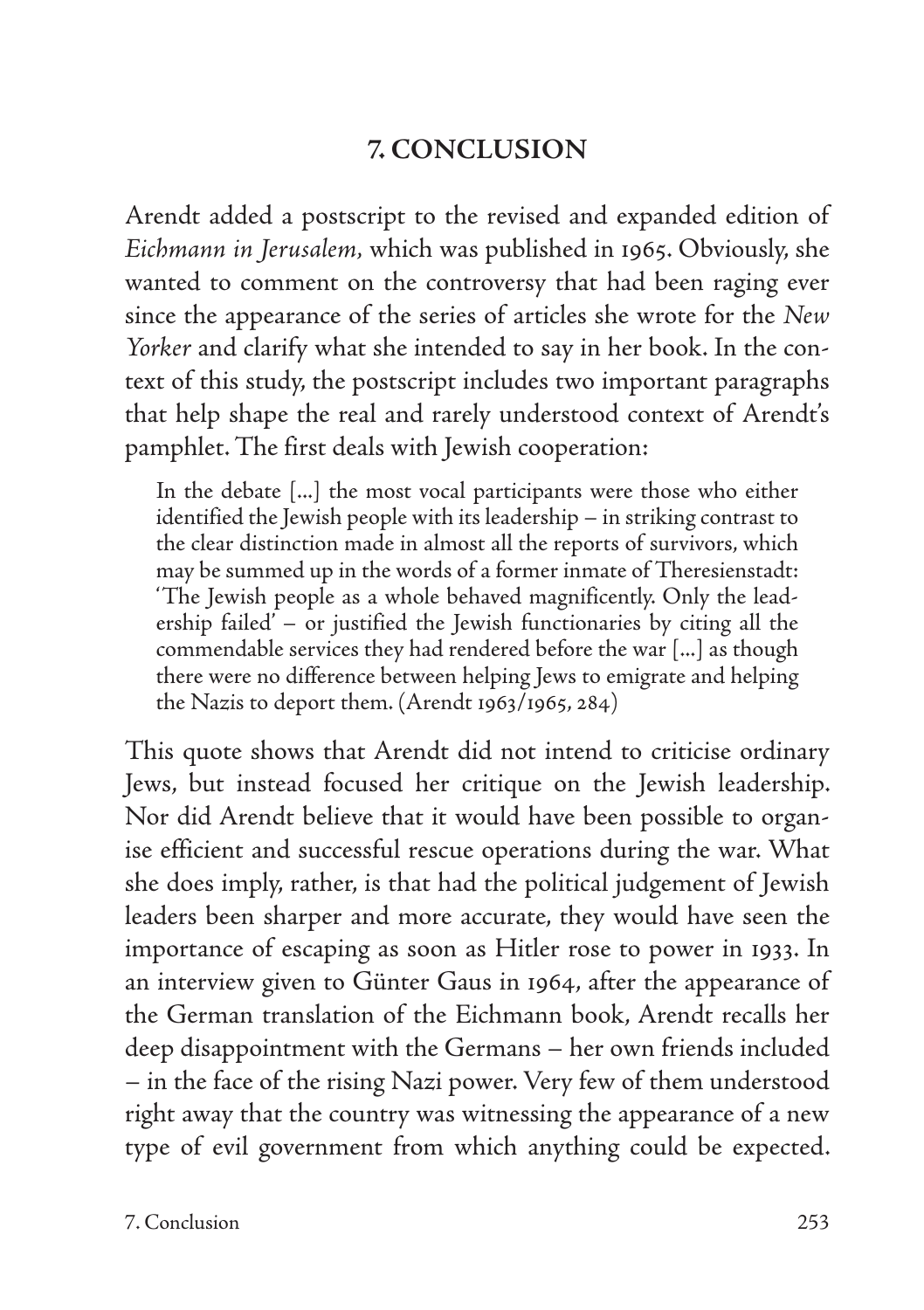Arendt's point is that there would have been time to at least attempt to organise a mass escape between 1933 and 1938, but such an attempt was never made (see Arendt 1965).

As we have seen in this book, the American Jewish organisations did not waste time in organising a smear campaign against Arendt, mostly because of what she said about the actions of the Jewish leadership during the war. What is strange is that Arendt's readers never managed to read the book in its proper context. Although many of them had known Arendt for years, they ignored the fact that this was not the first time that she had criticised the Jewish leadership in general and Zionist leaders in particular. In fact, as I showed in Chapter One, she had been highly critical of Zionist politics and hierarchical Jewish community structures since the 1930s. Since this time, the core of her critique was the argument according to which Jewish political culture and thinking was to remain politically underdeveloped and ignorant as far as it was to rely on the principles of concessions and charity. For Arendt, this kind of politics was a clear sign of the political immaturity of Jewish political culture. In her view, the attempt to develop an independent Jewish political culture and community could not be based on these principles. I would suggest that instead of being outrageous or somehow out of place – as her critics claimed – Arendt's critique of the Jewish leadership was perfectly in line with her general understanding of Jewish and Zionist politics. It should not have come as any great surprise to Manhattan Jewish intellectuals.

Another important paragraph in the postscript deals with the politics of the past:

Manipulations of opinion, insofar as they are inspired by well-defined interests, have limited goals; their effect, however, if they happen to touch upon an issue of authentic concern, is no longer subject to their control and may easily produce consequences they never foresaw or intended. It now appeared that the era of the Hitler regime, with its gigantic, unprecedented crimes, constituted an 'unmastered past' not only for the German people or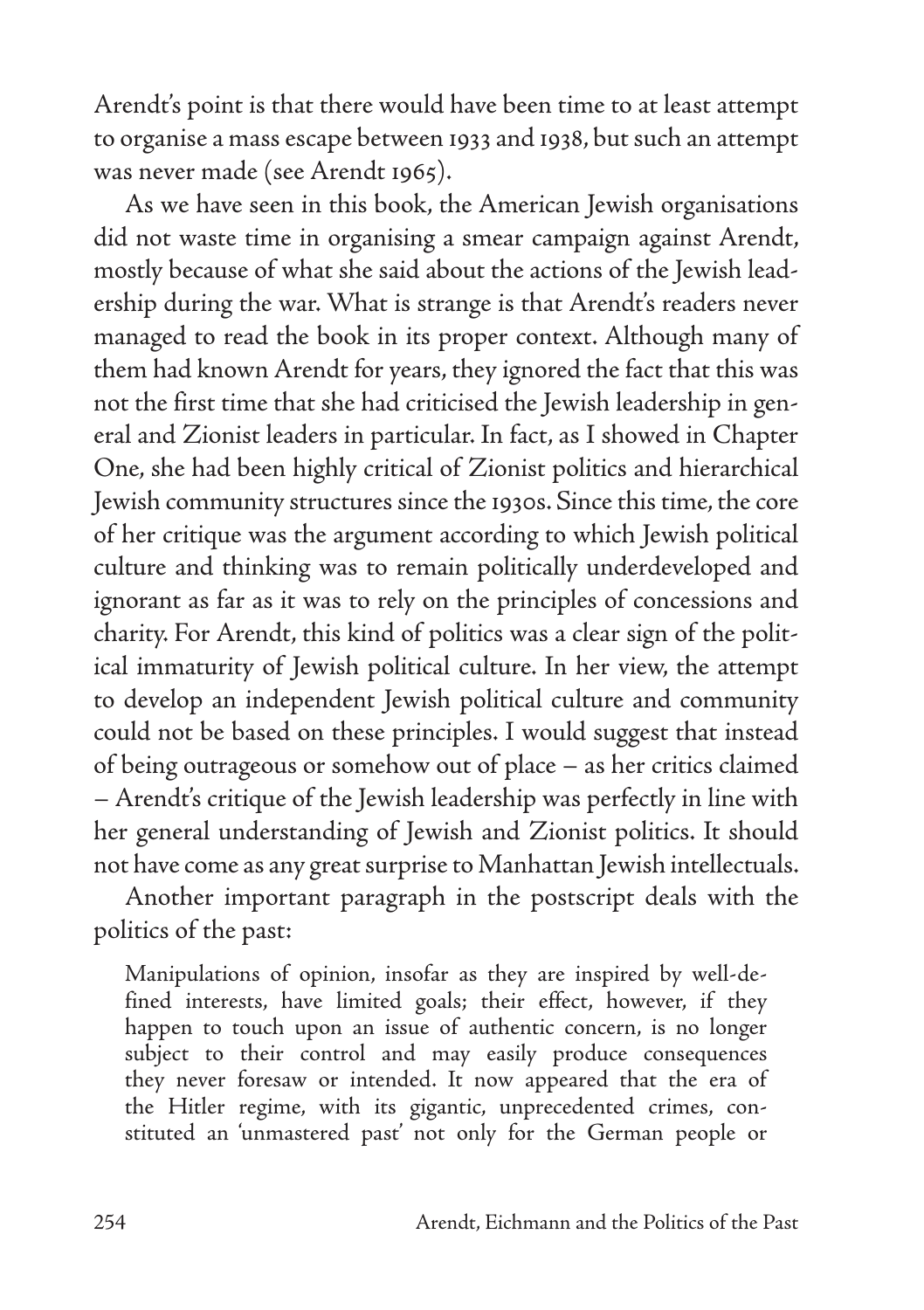for the Jews all over the world, but for the rest of the world, which had not forgotten this great catastrophe in the heart of Europe either, and had also been unable to come to terms with it. (Arendt 1963/1965, 283)

Although Arendt did not live to see the extent to which the field of Holocaust studies would expand after the 1970s and 1980s, this quote shows that she understood that there was a connection between the controversy over her book and the politics of history or politics of the past, although these terms were not in use in the 1960s. Here, she seems to suggest that not even the Jewish organisations themselves really understood the extent of the questions they touched upon by organising their campaign against her. They focused solely on their own immediate interests of concealing and hiding the embarrassing conduct of a number of European Jewish leaders during the war. According to Arendt, they were not really conscious of the fact that they were also politicking with the past.

Arendt may have been correct in this assessment in the sense that the general consciousness of the importance and frequency of the politics of history was not very high in the 1960s. The importance and prevalence of this mode of politicking was not yet commonly recognised and understood. In retrospect, it is easy to see that the Arendt controversy was a clear case of the politics of history and politics of memory. Both significant and powerful American Jewish organisations and the Israeli government – particularly Prime Minister David Ben-Gurion, as we saw in Chapter Two – attempted to control people's knowledge and judgements of Jewish wartime politics and their conceptions and the political significance of the Holocaust. It is also easy to see in retrospect that these attempts failed miserably. Both the Eichmann trial and the Arendt controversy surrounding it had quite the opposite effect than the Jewish establishment had hoped: an entire new field of research was born that focused its attention on the Holocaust and the role of various actors in it. Peter Novick's argument is related to precisely this line of thought. He has pointed out that the Eichmann trial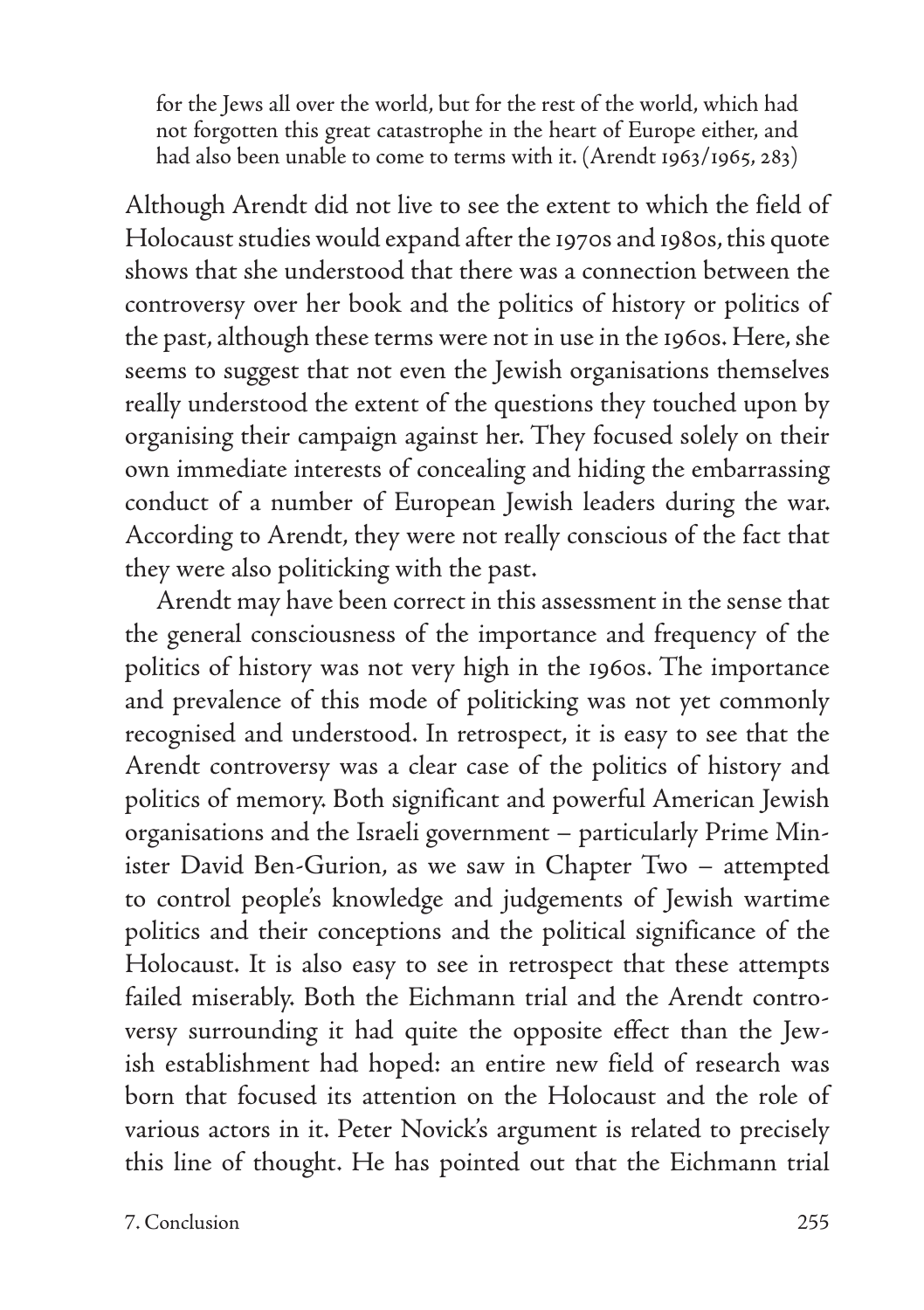and the Arendt controversy broke 15 years of near silence on the Holocaust in American public discourse. As part of this process, there emerged in American culture a distinct thing called the "Holocaust",<sup>22</sup> that is to say, an event in its own right, not simply a subdivision of general Nazi barbarism. He also points to the shift in focus from the Nazi perpetrators to the Jewish victims discussed in Chapter Six (Novick 1999, 144).

As I illustrated in Chapter Six, the recent renewed interest in reinterpreting the Eichmann trial deals extensively with the role of the victims. In this respect, the trial has been seen as a decisive turning point in the manners of approaching and studying the Holocaust. The Eichmann trial has been praised as having been an impetus for and starting point in viewing the victims of the Holocaust independently of the general context of the Second World War and giving voice to the survivors. Arendt has been criticised for failing to understand this important aspect of the trial. She was, indeed, very critical of Gideon Hausner's decision to turn the trial into a public performance of the survivors and their experiences and memories instead of focusing on the accused and his crimes. In Arendt's view, the courtroom was not the proper place for this kind of performance precisely because it drew attention away from the crimes of the accused and towards the suffering of the victims.

In addition, there were other aspects of the organisation of the trial that made it extremely imbalanced as a court process. Arendt argued that instead of being the most suitable country for a trial against the implementers of the Final Solution, as the Israelis

<sup>22.</sup> The term Holocaust itself has remained controversial. A number of scholars have criticised it for containing misleading connotations and suggested alternative terms, such as "Shoah" and the "genocide of the Jews". I have used it in this study because, despite its controversial character, it remains the most widely used term for the destruction of the European Jews. It has been applicable in the context of this study because it refers only to the Jews, excluding other groups of people annihilated by the Nazis.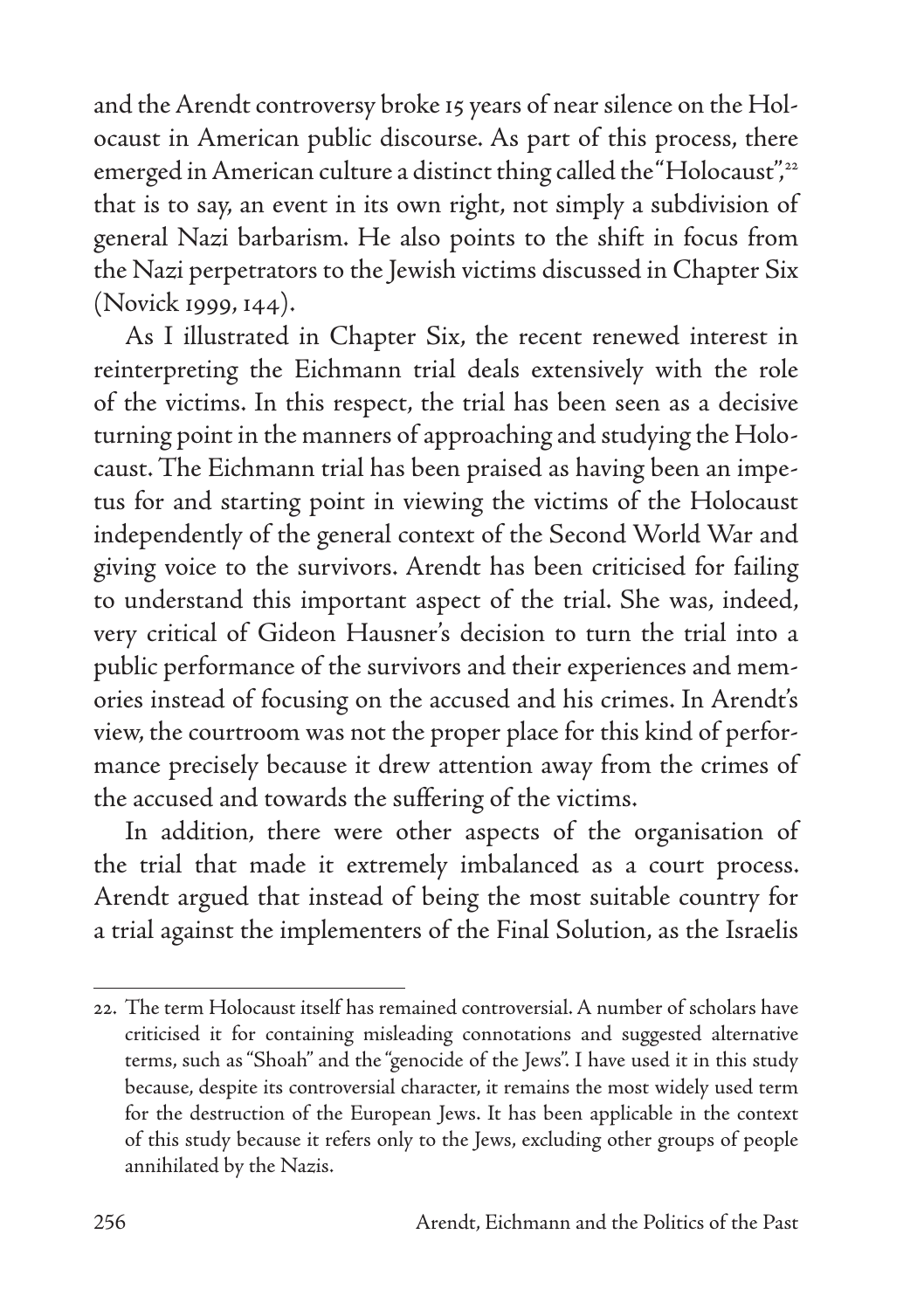maintained, it turned out that "Israel was the only country in the world where defence witnesses could not be heard, and where certain witnesses for the prosecution [...] could not be cross-examined" (Arendt 1963/1965, 221). This was because the state of Israel was not willing to guarantee the immunity of potential defence witnesses who were former Nazis. Arendt also highlighted the fact that the prosecution selected its 100 witnesses from hundreds and hundreds of applicants and remarked that it would have been wiser to seek out those who had not volunteered to testify (Arendt 1963/1965, 223).

Nevertheless, the main problem with the survivor-witnesses was that there was no guarantee that their stories were reliable. Arendt pointed out that a number of witnesses were unable to distinguish between their own experiences and the memories and stories they had heard or imagined after the war. Even worse, in Arendt's view, was "the predilection of the prosecution for witnesses of some prominence, many of whom had published books about their experiences, and who now told what they had previously written, or what they had told and retold many times" (Arendt 1963/1965, 224). Finally, half of the witnesses were not even actually Eichmann's victims, as they came from Poland and Lithuania, where Eichmann's competence and authority had been almost nil (Arendt 1963/1965, 225).

Arendt's critics have understood these remarks as being proof of her contempt for the victims and her corresponding sympathy for Eichmann. In my view, her critics simply failed to see that Arendt clearly had nothing at all against the victims as such. Her critique was focused on the prosecution's strategy, which was based on a theatrical revival of the experience of the Holocaust instead of on Eichmann's actual crimes. In general terms, she maintained that telling the story of the Holocaust was of utmost importance, but added that it should have been told somewhere other than the courtroom. In addition, conversely to the supporters of the singularity thesis, she did believe it was possible to tell the story of the Holocaust: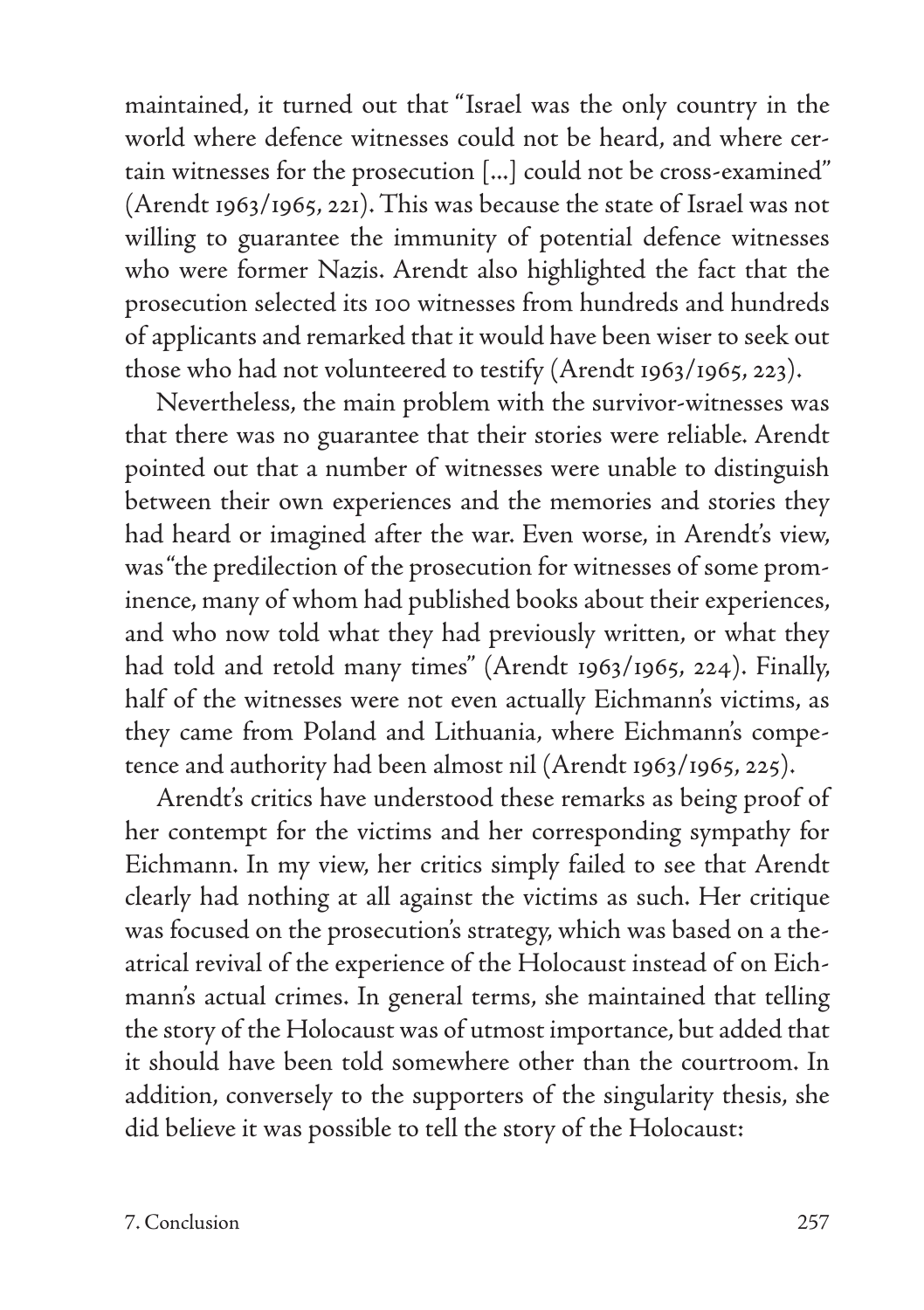The holes of oblivion do not exist. Nothing human is that perfect, and there are simply too many people in the world to make oblivion possible. One man will always be left alive to tell the story [...] Politically speaking, it is that under conditions of terror most people will comply but *some people will not*, just as the lesson of the countries to which the Final Solution was proposed is that 'it could happen' in most places but *it did not happen everywhere.* (Arendt 1963/1965, 232–233)

In Arendt's understanding, experience is always personal and something that cannot be shared with anybody, no matter how extreme the experience in question happens to be. Nevertheless, experiences can be transformed into stories that can be told and retold to other people and future generations (cf. Arendt 1968b). In addition to the above suggested understanding of the Arendt controversy as a clear case of the politics of history, I argue that *Eichmann in Jerusalem* contains a powerful plea to remember the Holocaust and tell its story to future generations. I would like to suggest that Arendt's book may be understood as an anticipated commentary on and critique of both the thesis of the singularity of the Holocaust and the priority of the victim's viewpoint in Holocaust studies. In order to understand Arendt's anticipated critique of "victimology", it should be approached from the context of Jewish history, which is precisely the context in which Arendt's critique was carried out. Arendt had been criticising the Jewish historiography of upholding an image of Jews as the innocent and helpless victims of eternal and perpetual antisemitism since the 1940s. In a sense, she tended to identify the "politics of victims" with the "history of losers" in a very specific way. In her view, the Jewish self-image of eternal victimhood had managed to sustain an apolitical if not openly antipolitical mentality and culture that conditioned the Jews to yield to discrimination without protest. In this context, victimology is not a recent invention born after the Eichmann trial but one of the most important longstanding patterns of self-understanding among persecuted people.

In another sense, the contemporary victimology of the Jews and other groups of victims of political persecution may be understood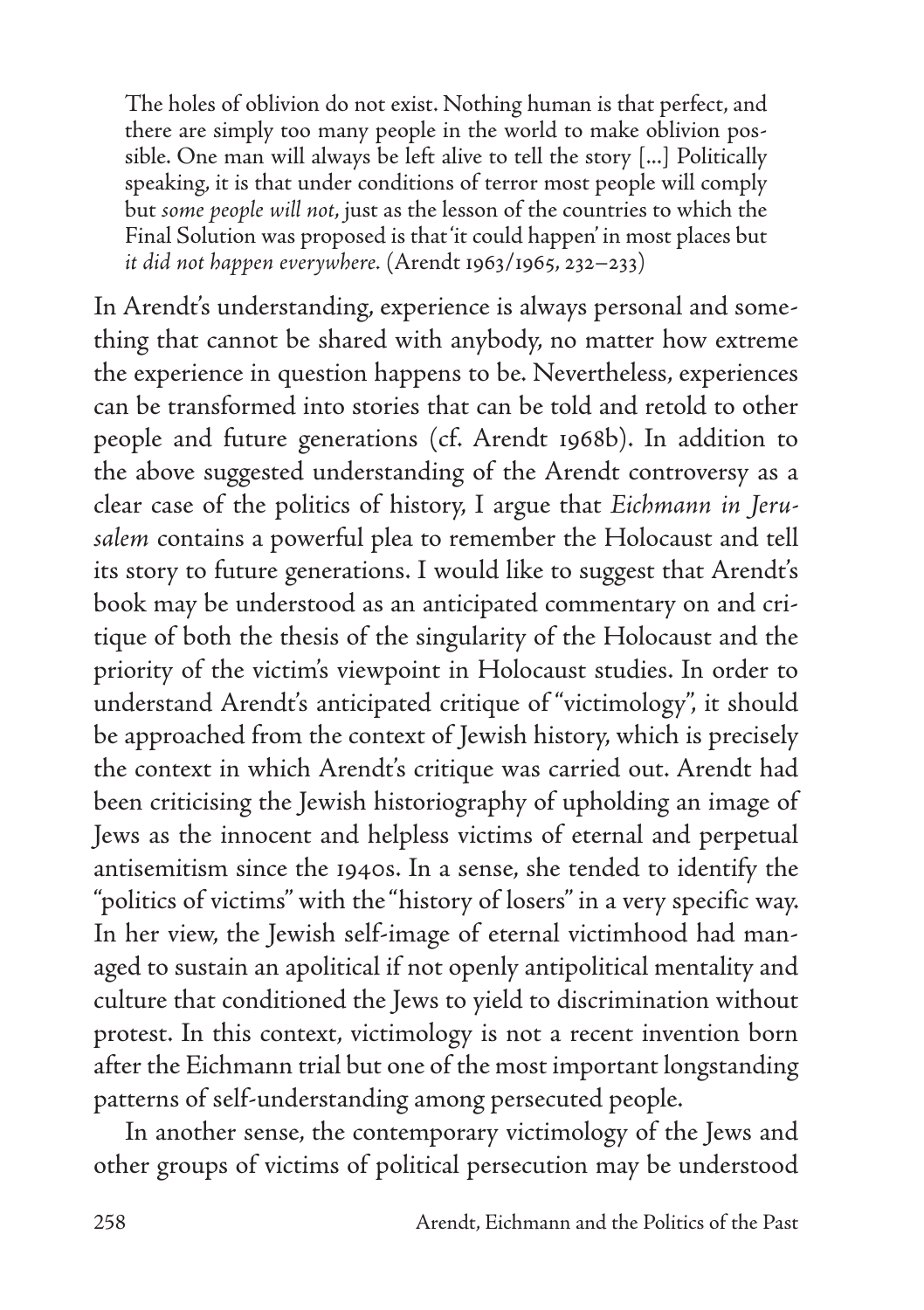as a kind of travesty of the history of losers. It tends to culminate in a bitter competition between different groups of victims for recognition and compensation of suffering and losses. It is no longer sufficient to give a voice to the losers in order to enrich our understanding of the past; nowadays every single group of victims wants to be exalted as the most important group of sufferers in history (cf. Barnouw 2005).

Novick (1999) has pointed to the fact that the contemporary emphasis on survivors displaces our attention from the original context of atrocities by raising the survivors to the position of post-apocalyptic heroes who miraculously managed to endure hellish existence. In Arendtian terms, this displacement of attention might be understood as an expression of a frustrated desire for defining a "who" which appeared for the first time after the Great War:

The monuments to the 'Unknown Soldier' after World War I bear testimony to the then still existing need for glorification, for finding a "who", an identifiable somebody whom four years of mass slaughter should have revealed. The frustration of this wish and the unwillingness to resign oneself to the brutal fact that the agent of the war was actually nobody inspired the erection of the monuments to the 'unknown', to all those whom the war had failed to make known and had robbed thereby, not of their achievement, but of their human dignity. (Arendt 1958, 181)

Unlike the monuments to the Unknown Soldier, contemporary monuments attempt to name the "who" and thus restore the human dignity of the victims. However, the erection of monuments creates at least two problems. First, a monument may lead to a new period of silence. It may mark the end of the discussion and debate surrounding the events and people for whom it is erected. Remembering and judging is replaced by the formal and ritualistic celebration of anniversaries. Second, as we have actually seen throughout the world, the erection of monuments may lead to the constant need to erect a new monument for a new group of victims that had previously been ignored (cf. Koselleck, Narr & Palonen 2000).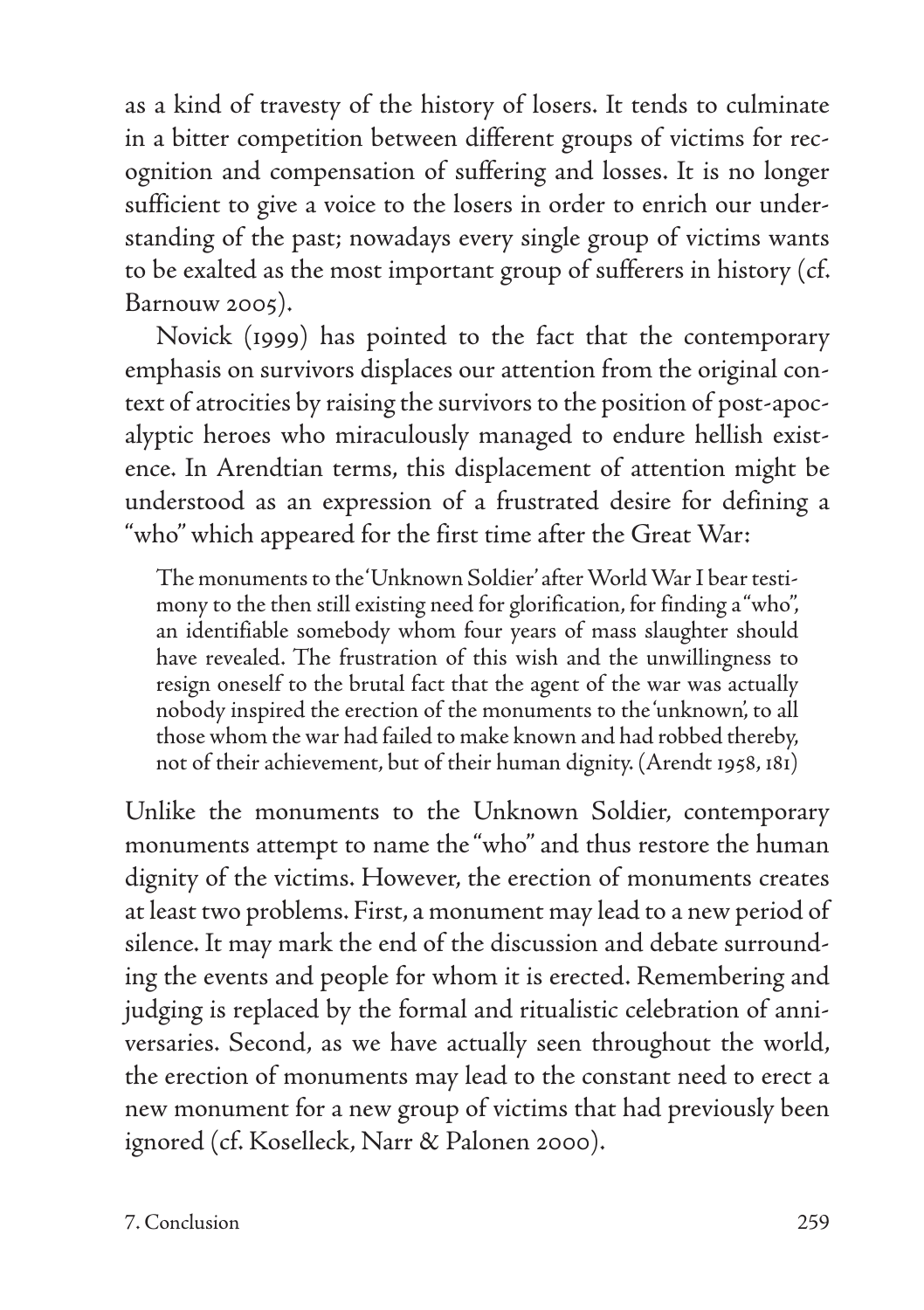After the war, Arendt was one of the first critics of what was later referred to as the "silence" over Auschwitz in the postwar period. During the 1950s, she wrote a number of reports from Germany based on her own impressions of her first visits to Europe after the collapse of the Nazi Reich. In them, Arendt not only criticised the widespread and widely accepted notion of the "collective guilt" of the German people but also pointed to the pervasive unwillingness to take personal and political responsibility for what had happened. In fact, Arendt's postwar accounts of Germany suggest that it is a misconception that there existed a collective "silence" about what had happened at Auschwitz. People did talk, books were written, and research was done, although apparently in a different manner and tone than the present day approaches to the Nazi period. Consequently, Arendt's account suggest that it would be extremely important and interesting to begin to reread and reinterpret the "postwar silence" politically, without the preconceptions of repression and the unwillingness to talk.<sup>23</sup>

In this book, I have made two major arguments. First, over the course of the past two or three decades, Arendt's report of the Eichmann trial has been relocated from its original context as the political judgement of a politically extreme and unprecedented event to that of the dispute over the singularity of the Holocaust. While Arendt's thesis of the unprecedentedness of Nazi totalitarianism and the uniqueness of the Holocaust come very close to the singularity thesis, it is decisively different from the latter because she never understood uniqueness in absolute terms. Rather, she approached it as an aspect of the contingency of human action. Given the contingent character of human action and its outcomes, the events and phenomena of the human world should be assessed and judged in terms of their

<sup>23.</sup> For recent attempts to reread the Holocaust and the "postwar silence" politically, see e.g. Moeller 2005; Kansteiner 2006; Pearce 2008; Traverso 2008.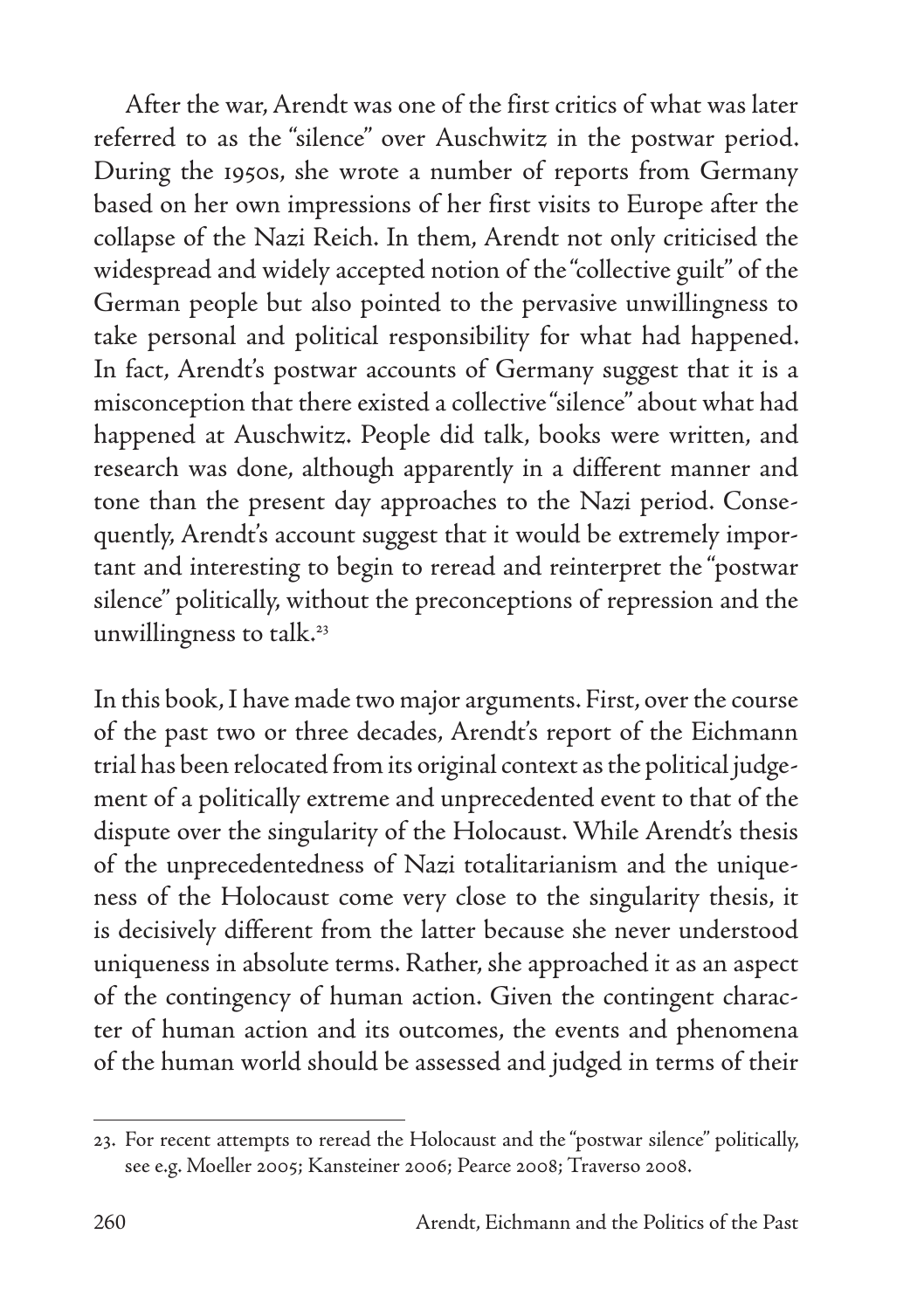uniqueness without confusing this uniqueness with absoluteness, which tends to mystify and depoliticise the events under scrutiny.

Second, because of the displacement of the context in which the Eichmann report is read, its "original" message has once again been ignored. It was intended to be a political judgement of a concrete empirical phenomenon and ought to be read as such. *Eichmann in Jerusalem* should be read as one of the very first attempts to read the Holocaust politically, and this is, in my view, one of the reasons why it is still the subject of such a vast number of suspicious misreadings.

Reading the Holocaust politically would require two crucial conditions. In the context of Arendt's book, it would require that the ironies put forth by Arendt and discussed here in Chapter Five be taken seriously, as they often mark the points at which the political aspects of the Holocaust emerge. In more general terms, it would mean that scholars should stop viewing the Jews as pure and innocent victims of supra-human and absolute evil forces who were in no way responsible for their own historical and political fate. Instead, they, just as any other people on earth, ought to be seen as active contributors to their own fate and history.

The primary guiding principle of any political reading of unique phenomena should be the acknowledgement of the relative singularity of any empirical event – for the simple reason that they occur only once. Phenomena often tend to be incomprehensible at the outset, and they tend not to adhere to any pre-established patterns of thought. It is precisely for this reason that political reading and interpretation is necessary. In a political reading, a phenomenon may indeed turn out to be completely new and thus require new criteria of judgement.

The ongoing disputes over the Holocaust – with all its instrumentalisations, mythologisations, and sacralisations – suggest that it might be possible to understand it as being a phenomenon of long durance in Koselleckian terms. A number of scholars have spoken about a past that never passes. This is another way of saying that certain events may continue to exist in new forms and after being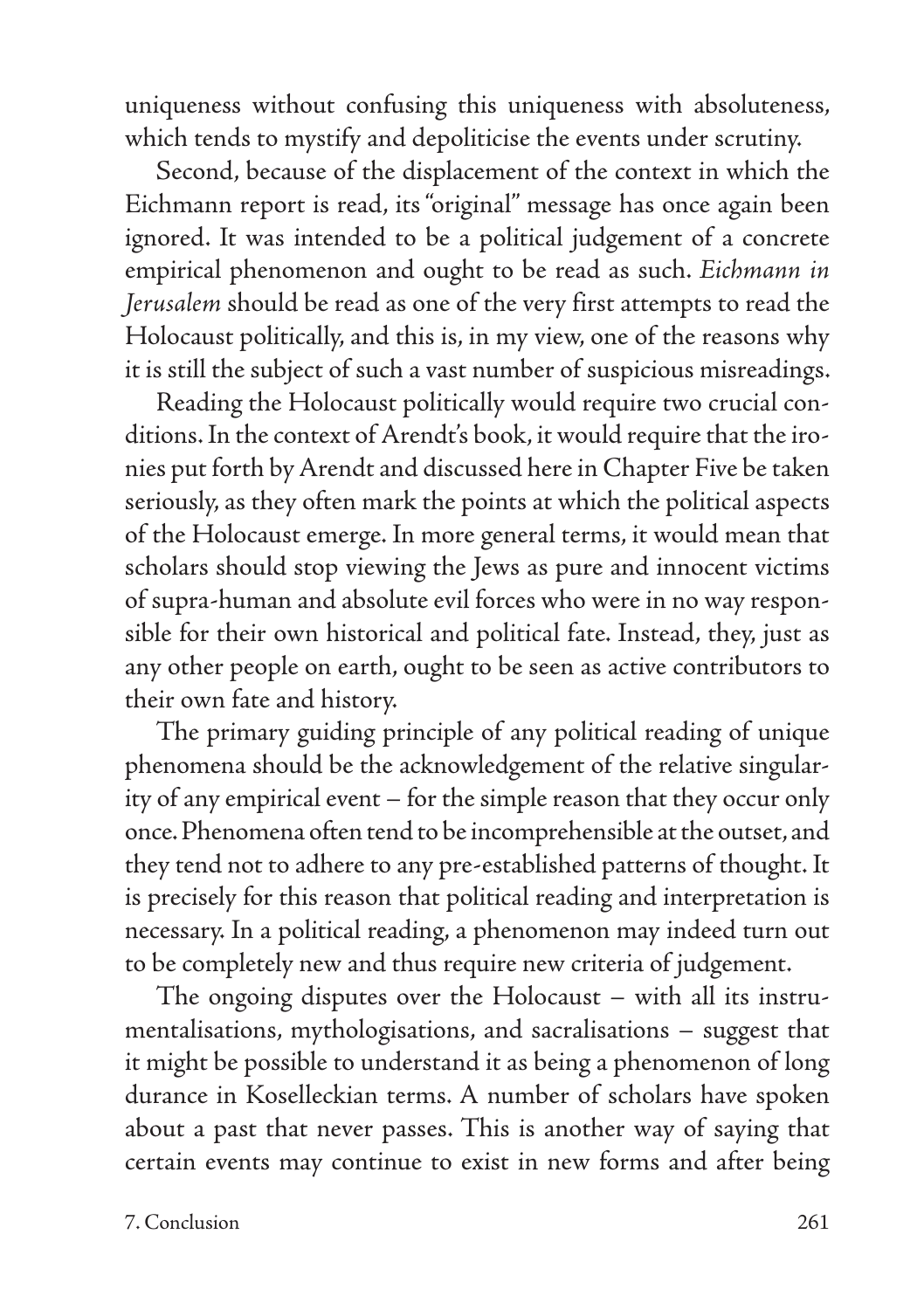displaced from their original contexts for decades or even centuries. In this context, we may ask whether we can truly say that we currently live in a "post-totalitarian" world or a "post-Holocaust" era. What if the Nazi Reich and the Holocaust did not mark the end of an era but the beginning of an era characterised by constant displacement and transference of dehumanisation to new areas and spheres of life? Or what if it was not even a beginning but merely an extreme period of systematic political annihilation and dehumanisation?

Of course, placing the Holocaust in the broader context of political annihilation and destruction destroys its absolute singularity. If we are interested in its political aspect, we cannot approach it from outside its historical and political context. I emphasise this because it seems to me that one of the most important characteristics of the recent readings of the Holocaust has been the strong tendency to take the Holocaust out of its original context and deal with it in immanent and absolute terms without paying any attention to its historical and political conditions.

The question remains: Why has *Eichmann in Jerusalem* become so important? Why is it not simply approached as one of several reports written about the trial? I have argued throughout this book that the importance of Arendt's report is the result of the displacement of the discussion surrounding it from its original context and its integration into the disputes over the Holocaust and its singularity. It has become a kind of buffer text that authors use for their own purposes. I would also like to suggest that the conceptual displacement of Arendt's book is a conscious political move made by those who promote certain kinds of interpretations of the singularity of the Holocaust and Israeli politics. Thus, the use of Arendt's book as a means of politicking continues to this day. I might even go so far as to suggest that the Arendt controversy has become a kind of intellectual event of long durance in Koselleckian terms. Simultaneously, the ongoing debate over the book and its meaning suggests that it has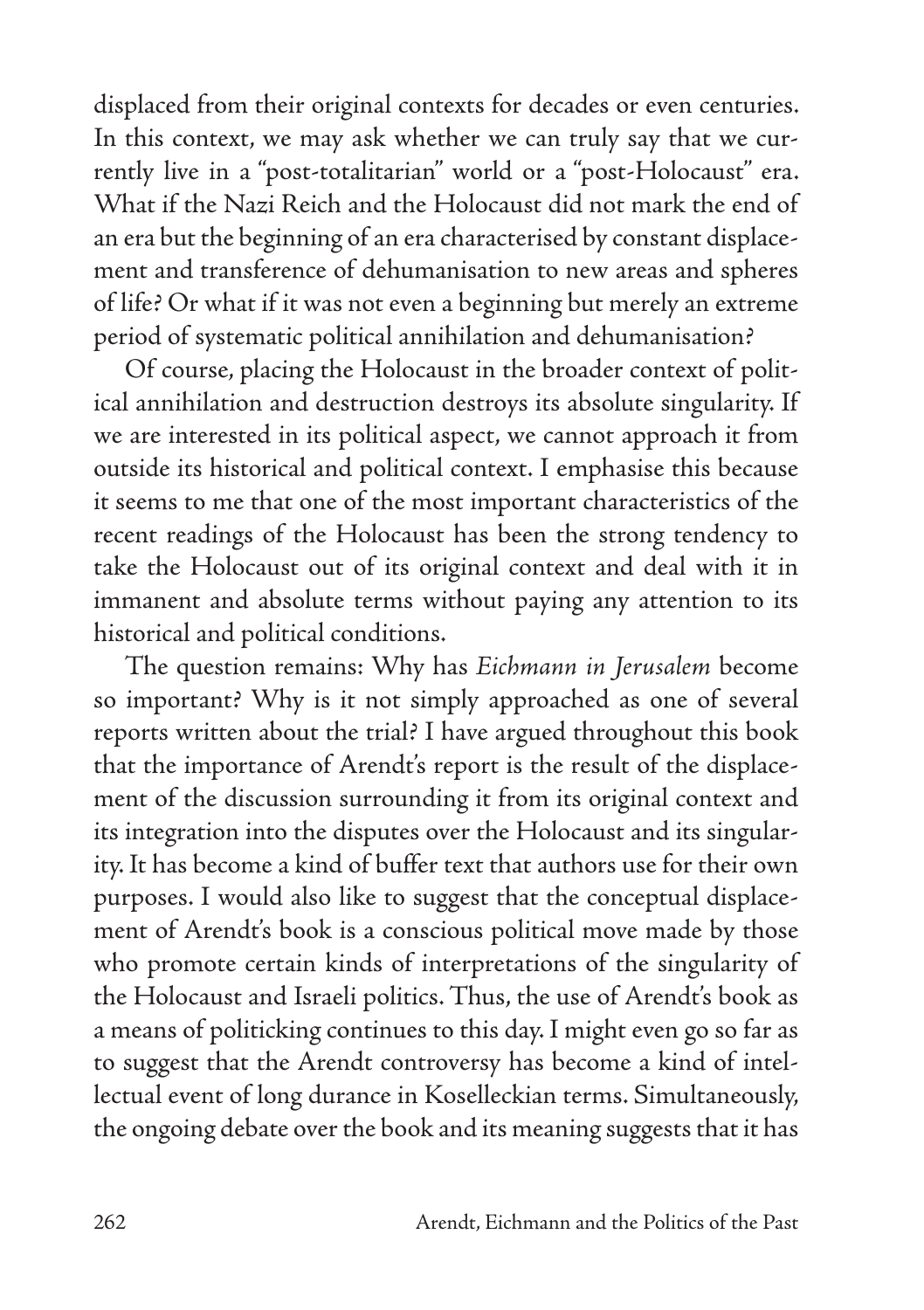not lost its actuality. It continues to raise a number of questions and themes that remain controversial in the context of Holocaust studies, political studies of the Nazi Reich, and political theory.

One of the reasons why Arendt's account has not lost its actuality is the fact that she was able to foresee a number of unanticipated consequences of the Eichmann trial. First, as I pointed out earlier, Arendt foresaw the emergence of the field of victim studies, warning that it would encounter a number of politically problematic aspects. The most serious problem related to victim studies is the aforementioned tendency to immanently and exclusively focus on the Holocaust from the viewpoint of its Jewish victims. This myopic and exclusive approach tends to ignore the political reading of the Third Reich. Serious scholarly studies are replaced with all kinds of melancholic memory stories that are often assumed to somehow be more truthful accounts of the period than the historical and political analyses of it.

Second, Arendt foresaw that becoming conscious of the Holocaust might lead to its use as a means of politicking. We have seen that the antisemitism of the 1930s and 1940s has developed into what might be described as fanatic filosemitism in the late 20th and early 21st century. It has become virtually impossible for a gentile to criticise anything Jewish or anything related to Israel without being labelled an antisemite. The functionaries of Jewish organisations, communities and the state of Israel work vehemently to control of what is said about Jews throughout the world. Another expression of the use of the Holocaust as a means of politicking is the astonishing compensation claims for damages for pain and suffering made by third and fourth generation heirs to the victims of the Holocaust. In addition, an astonishing cult of apologies has been born in terms of which the present governments are put under an obligation to apologise atrocities carried out centuries ago. Especially the Germans live under a constant pressure to repeat their apologies of having carried out the Holocaust everywhere.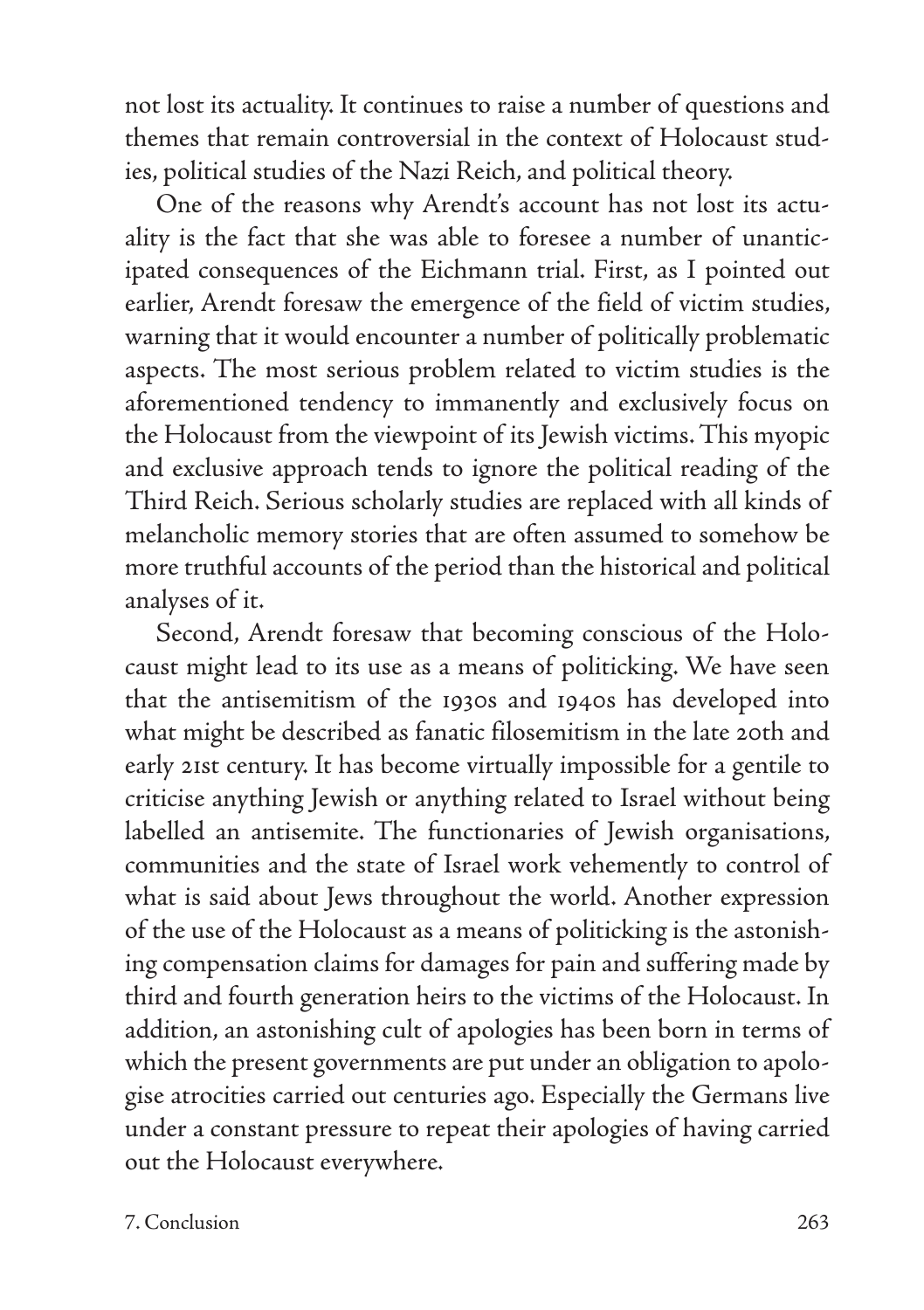Third, and perhaps most explicitly, Arendt warned us about the limitations of the judicial process when dealing with Nazi crimes, which were irreconcilable by nature. She also warned that intertwining the judicial and political aspects of these crimes would only lead to new problems. This "warning" implies that Arendt foresaw the appearance of the tendency to deal with political problems in juridical terms. This practice is particularly widespread in the United States, but it is also spreading elsewhere.

In my view, the contemporary discussion surrounding Arendt's book reflects the attempt by the defenders of the thesis of the singularity of the Holocaust to monopolise the correct interpretations of it and dictate its limits. Arendt's book is used as a buffer text because it provides the defenders of the singularity thesis with a way to repeat their accusations regarding the dangers of the supposed historical relativism of Arendt's stance.

The price of the displacement of the dispute over Arendt's book is that its original "message" is at risk of disappearing once again. Only a handful of scholars have read the book as it was meant to be read, i.e. as a concrete political judgement and thesis of the complete collapse of political judgement in the face of the phenomenon of Nazi totalitarianism. In my view, Arendt's harsh judgements about the conduct of the Jewish leadership and lack of Jewish resistance, as well as her portrait of the Nazi criminal, become comprehensible only when examined in the context of this original message. She suggests that, in order to understand how it was possible that Nazism could emerge in Europe, it is necessary to take into account the conceptual weakness and obsoleteness of the tradition of European political thought. This tradition did not offer tools with which to approach and analyse extreme political phenomena such as Nazism, as such tools did not exist. In other words, conceptually speaking, Nazism was not conceivable in the context of the European tradition of political thought.

From this it followed that the European political elite – the Jewish leaders included – did not really understand the nature of